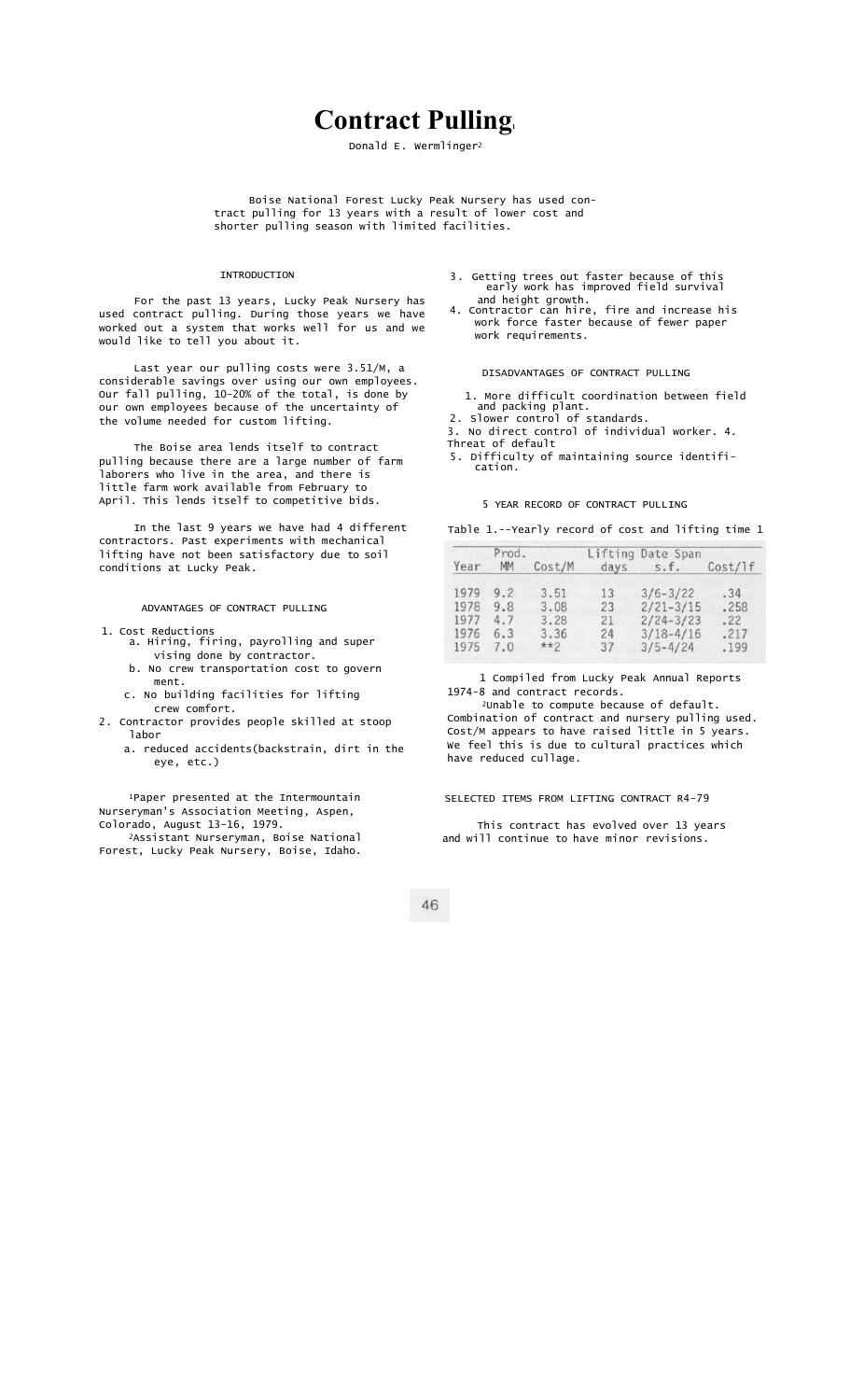## Schedule of Bids

Services to lift from seedbeds and box tree seedlings in estimated quantities reflected below.

Lift and box tree seedlings-90,000 if Further loosen soil by hand spading to free seedlings for boxing 2,463 if

#### Contract Period

The estimated date performance will start on this contract is February 20, 1979. Minimum daily production will be 6,500 lineal ft. of tree bed harvested per work day; this is approximately 813 lineal ft./hour. Contractor's Notice to Proceed will not be issued until ground and weather conditions are suitable for work. It is understood that weather and ground conditions will dictate contract work schedules, and claims for weather caused disruptions will not be considered.

# Basis of Award

Award will be made in the aggregate. Offers submitted for any quantities less than those specified will be considered as nonresponsive and therefore rejected.

## Specifications Division 100 - General Specifications

110 Scope of contract

The services covered in this contract include the furnishing of all labor, supervision, transportation, operating supplies, and incidentals, to perform all work necessary to lift from seedbeds and box tree seedlings; and when deemed necessary by the Contracting Officer or his representative, further loosen soil by hand spading to free seedlings for boxing; in compliance with all terms, specifications, conditions, and provisions of this contract.

120 Description and Location

Services are to be performed at the U.S. Forest Service's Lucky Peak Nursery, located approximately 17 miles east of Boise, Idaho, on State Highway 21.

The attached map is intended to show project location and nursery layout only. A more specific work area map will be provided to the successful bidder at the pre-performance conference. Exhibit 1 reflects the type and estimated quantity of seedlings to be lifted from each field.

130 Government-Furnished Property and Services.

The Government shall deliver to the Contractor the following listed materials, supplies, property, or services (hereinafter referred to as "Government-furnished property") at the places and times specified below. The Contractor shall be liable for all loss or damage of such delivered Government-furnished property until completion and final acceptance of work required under this contract. If the Government fails to make timely delivery of such Government-furnished property suitable for its intended use, and upon written request from the Contractor, the Contracting Officer shall make an equitable adjustment of contract delivery or performance dates or contract price, or both, pursuant to the "Changes" clause of the General Provisions of this contract.

a. Boxes and tubs for transporting seedlings. (1) Boxes are 22" x 18" x 11".

(2) Tubs are 26k" x 18-3/4" x 101".

b. Burlap strips to cover seedling containers. (1) Box cover strips are 30" x 108". (2) Tub cover strips are 48" x 126".

c. Spading forks for loosening soil. d.

Bailing twine, if required. 140

Contractor-Furnished Equipment

The Contractor will provide all supplies incidental items, other than those specified as Government-furnished, that may be required in the performance of the contract.

Division 200 - Technical Specifications

200 Lifting

Seedling stock will be undercut in the beds by Forest Service personnel prior to hand lifting. The undercutting process requires at least two passes by the tractormounted cutter/shaker. The Contractor will not begin lifting trees from any undercut area until authorized by the CDR or Government inspector.

210 Boxing of Seedlings

Each box or tub will contain three layers of seedlings. Each layer of trees will be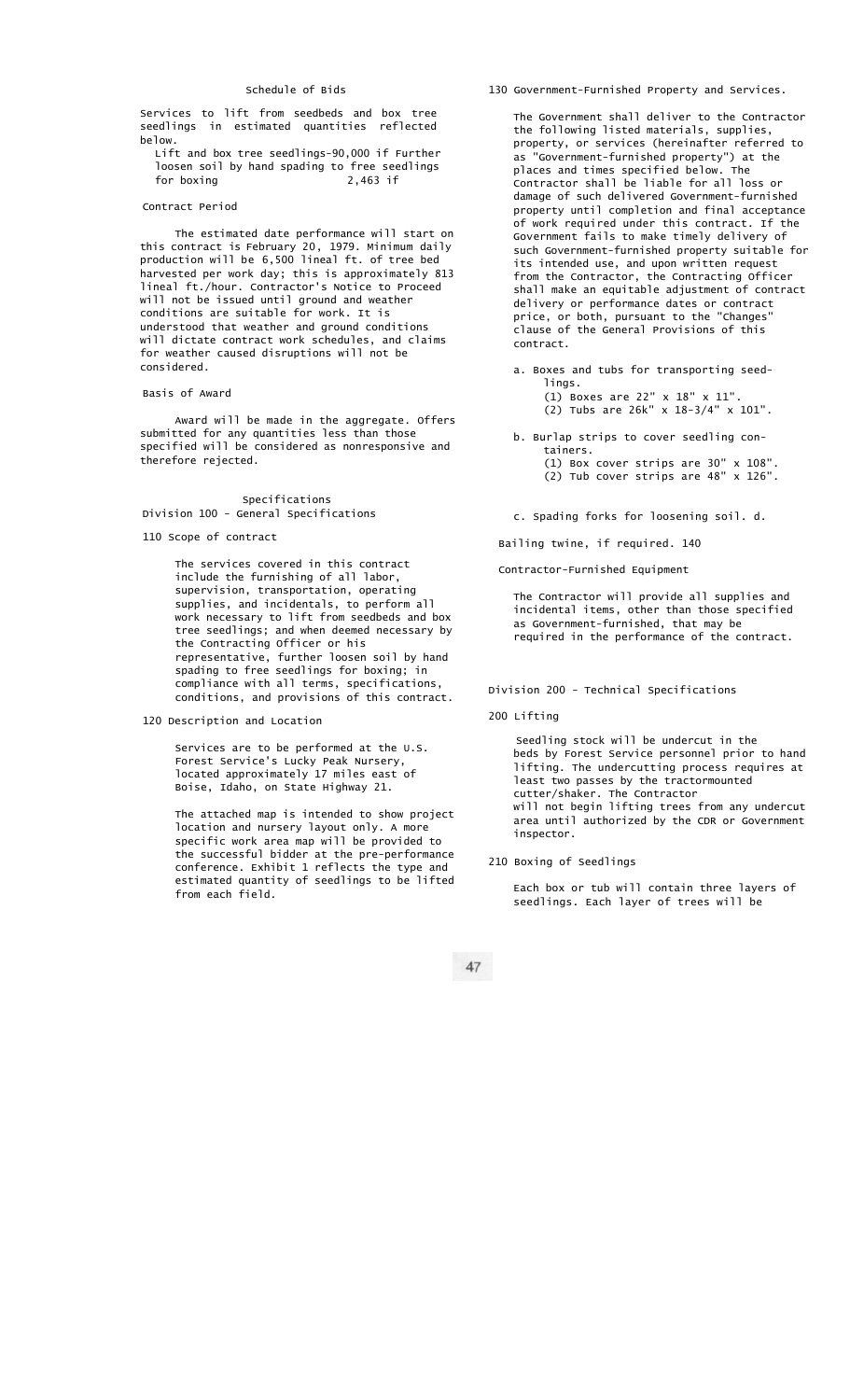separated by a double layer of burlap covering the roots. Starting at bottom of container, the burlap will be laid in an "S" pattern over each layer of trees. The remainder of the burlap strip will be used to completely cover the top  $of$  the seedlings and then tucked in around the edges.

220 Field Handling of Seedlings

Pullers will properly lift and handle tree seedlings so as to avoid injury or unnecessary exposure to harmful elements.

- 1. Seedlings will be lifted from the seedbed by grasping two handfuls of seedlings at the soil line and lifting with a steady pull, not jerking, them free from the soil. Extreme care must be taken to avoid bending or kinking tree stems.
- 2. After shaking seedlings to remove all loose soil, the stock shall be immediately placed in the tree box. Seedlings must not be exposed to the open air for more than 20 seconds from the time they are pulled from the ground until they are placed in a box and covered with burlap.
- 3. Seedlings will not be beat or knocked against any object, in an attempt to remove excess soil from roots.

4. All layers of trees in each container will be placed in the same direction with no mixing of tops and roots. All containers will be completely filled. However, overfilling which results in root or top exposure or subjects seedlings to crushing, will not be permitted.

- 230 Stockpiling of trees on the ground will not be allowed. Pullers must keep boxes close to them to permit continuity of work and meet the limitation on exposure of trees. In the event of a temporary box and tub shortage, the Contracting Officer or his representative may, as an interim measure, permit seedlings to be bundled in burlap strips. Specific bundling instructions will be given to the Contractor at that time.
- 240 Seedling beds are to be completely lifted. Leaving hard-to-lift or partially covered seedlings in the beds will not be permitted.

250 Loosening Soil

Soil conditions exist in some seedbeds where undercut trees are difficult or impossible to pull from the ground without excessive damage to the root systems. Under these conditions, the specifications require additional loosening of soil around the roots by the use of spading forks, or some other hand implement that will loosen the dirt and prevent damage to roots.

- 260 The Government will transport the packed seedling containers from the field to the packing shed, and empty containers to the field.
- 280 Lifting and Boxing Coordination Requirements Between Contractor and Forest Service

Lifting and boxing must be coordinated with seedling requirements of the sorting and packing operations. Consideration must be given to changing crew size or number, irregular work hours, and weekend work. On occasions, it will be necessary to maintain the work force after 5:00 p.m., to insure sufficient stock for packing crews at night and the following morning. There may be periods of middle to late morning starting times due to frozen soil conditions and early afternoon shutdowns because of hot, dry, windy weather.

- Division 300 Inspection and Acceptance
- 310 Inspection Procedure

The Government will determine and record the Contractor's daily accomplishment by linear foot during the period of the contract.

320 Lifting Quality Inspection Requirements

Lifting will be in compliance with the technical provisions of Division 200. Should any of the following infractions occur, deductions from payments will be made for property damage at an assessed penal sum of \$3.50 per incident.

- a. Lifting less than two handsfull.
- b. Excess soil on seedling roots
- c. Abuse of seedlings to remove excess soil.
- d. Failure to properly cover lifted seedlings.
- e. Piling seedlings on ground.